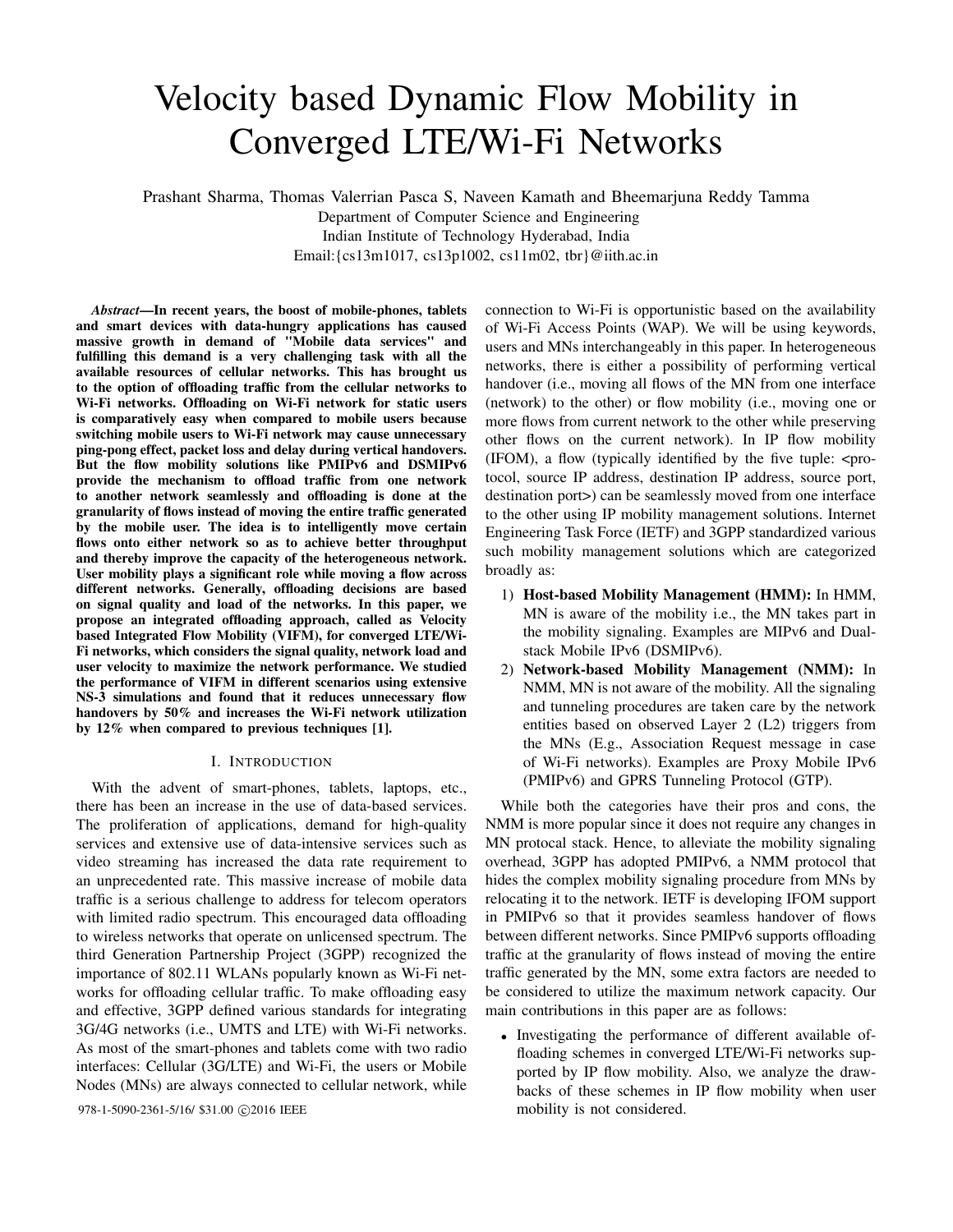- Presenting a PMIPv6 based converged framework in NS-3, to support LTE/Wi-Fi based offloading with dynamic data flow mobility.
- Proposing an integrated flow offloading approach that considers SNR, Wi-Fi load, user location and user velocity for taking offloading decisions.

Rest of the paper is organized as follows. Section II discusses about related work done in LTE-WLAN interworking, the traditional offloading approaches and their pros and cons. Section III presents proposed work and considered assumptions in current work. Section IV presents the framework created in *NS-3* simulator and required changes in current LTE *NS-3* implementation. Section V presents the experimental scenario, evaluation procedure and numerical results. Finally, Section VI contains concluding remarks.

#### II. RELATED WORK

Traffic offloading from 3G/LTE to Wi-Fi is an interesting province with more insight. Many strategies were proposed for decision making in offloading. In [1], Ranjan et. al. analyzed methodologies like SNR based, load based and using Access Network Discovery and Selection Function (ANDSF) framework for Wi-Fi offloading, and proposed an integrated approach of offloading which considers both SNR and load on Wi-Fi network. Balasubramanian et. al. in [2] leveraged delay tolerance of applications and used fast switching to the context of augmenting 3G with Wi-Fi in mobile environment for three US cities. Data offloading techniques in 3GPP Rel-10 are discussed in [3]. Oliva et. al. in [4] manifested the advantages and drawbacks of both user-based and networkbased approaches for flow mobility. Hagos et. al. in [5] and Andreev et. al. in [6] studied performance centric approaches like SNR based, load based and using ANDSF framework for Wi-Fi offloading.

All above studies endeavor to capture the state of the network for better offloading. An ideal offloading algorithm should maximize network utilization and ensure Quality of Service (QoS) of flows. Naive flow offloading approaches like SNR based and load based flow offloading can not take full advantage of network capacity with IFOM. In case of fixed SNR based offloading, the network remains underutilized as very few flows or users are moved to Wi-Fi networks. In case of load-based offloading, as the load varies dynamically, the frequency of switching the flows between two interfaces (networks) also increases which causes a drop in achievable throughput due to additional switching overhead. Hence, in flow mobility protocols like PMIPv6 which provides seamless flow offloading, a smart approach must be used for better utilization of network resources.

Many of the offloading strategies present in the literature ignored a crucial parameter for offloading, which is *user mobility*. The velocity of user plays a significant role to estimate the time spent by a user in Wi-Fi region. The offloaded data volume is directly proportional to duration of Wi-Fi availability. As shown in Figure 1, for a fixed distance the data offloaded to Wi-Fi network is decreasing as the speed



Fig. 1: Data offloaded vs User Speed

increases because the time spent in Wi-Fi region decreases as the speed increases. Hence, ignoring the user mobility is most likely overlooking a possible enhancement factor in maximizing network utilization.

#### III. PROPOSED WORK

PMIPv6 is a NMM solution which provides mobility management in a topologically localized domain, known as Localized Mobility Domain (LMD). The architecture of PMIPv6 is such that all the flows (applications) pass through the Local Mobility Anchor (LMA).

LMA is located at the Packet Gateway (P-GW) in LTE architecture and acts as the anchor to handle flow mobility for inbound flows. This centralized architecture, shown in Figure 2, allows LMA to take decisions according to the network conditions and furnishes us with application based decisionmaking capability. Hence, we can compare two different Radio Access Technologies (RATs) based on their characteristics and enhance the performance of the system by offloading selected to the RAT with surplus resources. Considering this aspect and multiple attributes of networks, we have designed a framework with two different RATs namely, LTE and Wi-Fi.



Fig. 2: PMIPv6 in Converged LTE/Wi-Fi Networks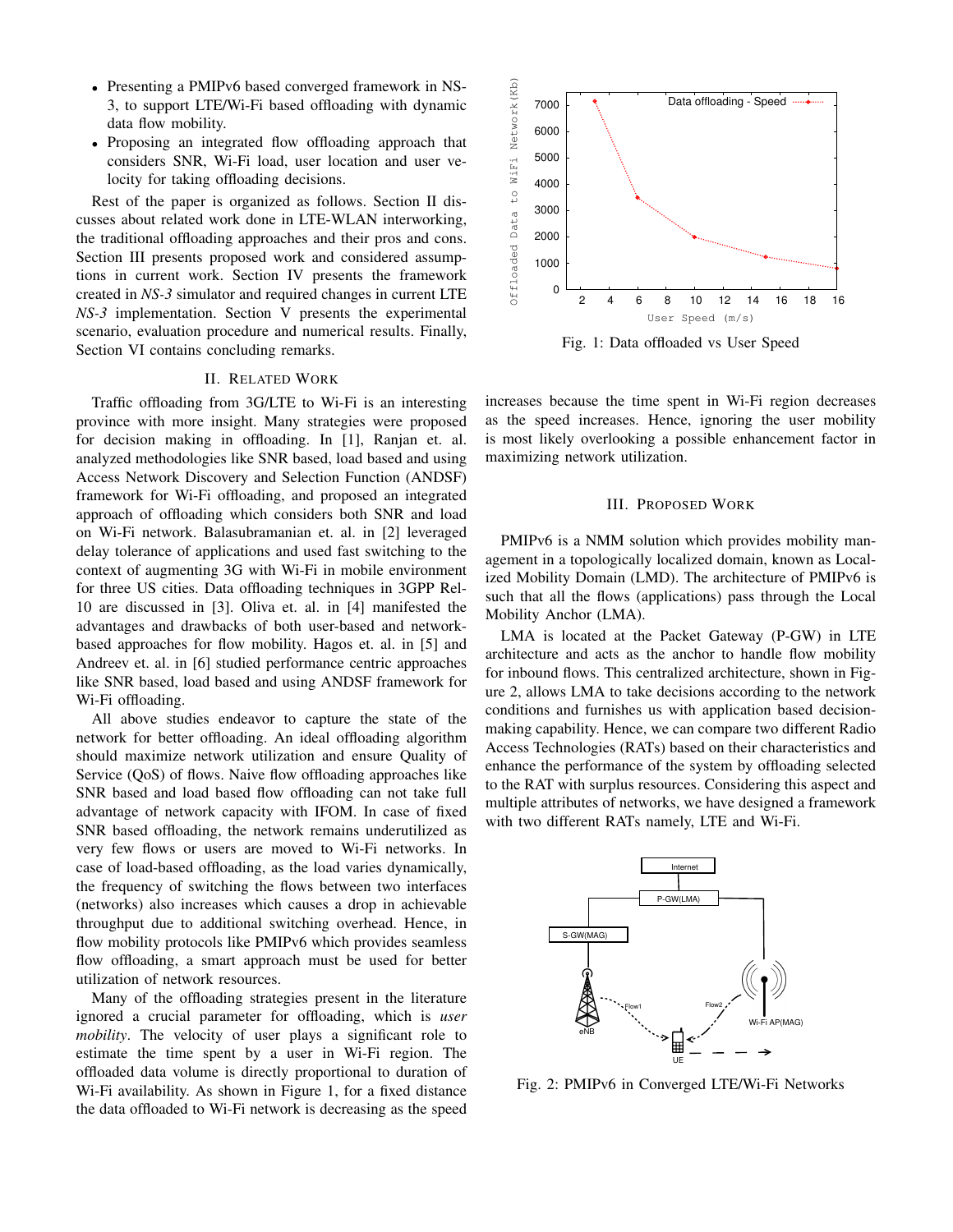#### *A. WLAN Offloading Approaches*

Consider a scenario where all the MNs are initially connected to the LTE network and each MN has a set of running applications. The purpose of offloading algorithm is to determine the set of MNs for which one or more flow(s) can be dissociated from the LTE network and offloaded to a suitable WAP when available. Various approaches for offloading decision are described below:

*1) No Offloading to Wi-Fi:* All flows of MNs are served only by the LTE network, i.e., no offloading to Wi-Fi network.

*2) SNR based Flow Mobility (SFM):* SNR value (a wellknown measure of radio link quality) is used to determine which WAP in the Wi-Fi network can be used to offload the flows. The LMA collects SNR stats for MNs and compares them with a predefined SNR threshold  $(SNR_{th})$ . The MNs which have better SNR than the predefined threshold, switch some of the flows to the Wi-Fi network otherwise all flows continue to run on the LTE network. In case, multiple WAPs meet the SNR criteria, then the best one is chosen.

*3) Load based Flow Mobility (LFM):* Traffic load in a network can be used to decide whether to admit a new MN or flow into the network. The flow admission in Wi-Fi is opportunistic and therefore good SNR does not ensure good throughput all the time as the network may be overloaded. Due to this, we measure Medium Access Control (MAC)-layer throughputs of potential target WAPs over a given time interval  $t_{TI}$ . If the perceived throughput is less than the predefined load threshold  $(Load<sub>th</sub>)$ , some of the flows of MNs from the MNs are offloaded to one of the less loaded WAPs. Otherwise, all flows of MNs continue to run on the LTE network.

*4) SNR-Load based Flow Mobility (SLFM):* Considering both SNR and load parameters, this approach offloads flows to the Wi-Fi network when only both SNR and load conditions are met. This is more optimistic in choosing an interface which is neither heavily loaded nor suffering from poor SNR.

#### *B. Estimating Time spent in Wi-Fi coverage*

As mentioned earlier, mobility is a crucial factor which decides duration of WAP availability for users. Velocity  $V_t$  of a user is computed by taking first derivative of user position with respect to time in LTE coverage,  $V_t = \frac{dp}{dt}$ , where p is a position vector taken by a user. The position vector is obtained from Enhanced Serving Mobile Location Center (ESMLC), which in turn finds the MN position by a positioning technique, Observed Time Difference of Arrival (OTDOA) as specified in rel-9 [7]. Direction of user mobility is another parameter to accurately estimate the time spent by the user in Wi-Fi coverage. The direction is found by taking the difference of two latest observed user positions i.e., slope between two consecutive positions.

Linear regression technique is used to depict the path of the user. Observing past *'n'* user positions, a linear regression is formed  $y = \alpha x + \beta$ , where  $\alpha, \beta$  depends on  $V_t$ . This line will be a chord in Wi-Fi coverage and it meets the boundary at two points. Wi-Fi coverage can be estimated using Radio Environment Map (REM). In outdoor locations, Wi-Fi coverage area can be considered in circular shape for omnidirectional antennas at WAPs. We do not claim the coverage is strictly circular. In a typical outdoor environment (specifically WAP mounted on a road side pole), the coverage is expected to be circular. This work does not include beam-forming and the antenna gain is assumed to be 0 dBi.

Based on user location and direction, we estimate a line, that is supposed to be the path taken by a user in Wi-Fi. The intersection of this estimated path and the coverage area [8] can be found. Using the chord distance and user's velocity, the expected time is calculated. The velocity of user may vary over time, so the velocity  $\nu$  is estimated over a fixed window of size *'s'* as in:

$$
\nu = \sum_{t=1}^{s} V_t \tag{1}
$$

where  $V_t$  is the instantaneous velocity of the user at time t. Expected time a user spends in Wi-Fi coverage is given by

$$
ET_{Wi-Fi} = \frac{\sqrt{(Q_A - P_A)^2 + (Q_B - P_B)^2}}{\nu}
$$
 (2)

where the line meets the circle at the points  $(P_A, P_B)$  and  $(Q_A, Q_B)$ .

## *C. Velocity based Integrated Flow Mobility (VIFM) Algorithm*

To achieve maximum offloading while maintaining good user throughput, the flow offloading algorithm should consider the expected time spent by the user in WAP regions. Let us consider a scenario where a WAP is already loaded and can support only one more user with QoS guarantees but two users approach the Wi-Fi network at the same time. Which of the two users should be offloaded? Here, the user which is expected to spend more time in Wi-Fi coverage should be considered for offloading. This will increase the network utilization. Hence, the proposed VIFM algorithm, which runs at the LMA, selects user(s) with larger expected time in Wi-Fi coverage area for offloading.

The flow chart of VIFM algorithm is given in Figure 3. It includes Expected time calculation (ETC) module and Flow offload decision (FOD) making module. ETC processes MN's positions over past s observation values and finds  $ET_{Wi-Fi}$ . FOD decides number of flows from an MN to be offloaded from its LTE interface to Wi-Fi interface. FOD sorts the users based on  $ET_{Wi-Fi}$ . Number of flows for offloading is given by  $NF_{of} = \lambda * N_f$ , where  $N_f$  is the total number of flows at an MN.  $\lambda \in [0, 1]$ , is an exponentially decreasing function.

For any user, if the expected time to be spent in Wi-Fi area is greater than a predefined threshold for expected time  $(ET<sub>th</sub>)$ , then for those users SNR is checked for making a decision. If SNR from the WAP of a chosen user is greater than  $SNR_{th}$ , then offloads  $NF_{of}$  flows on to the WAP. If SNR constraint is not met then offloads these  $NF_{of}$  flows only if the load of WAP is less than  $Load_{th}$  else does not offload. This imposed condition on SNR ensures that the selected user is effectively using its Wi-Fi interface by employing higher order Modulation and Coding Scheme (MCS). If SNR condition is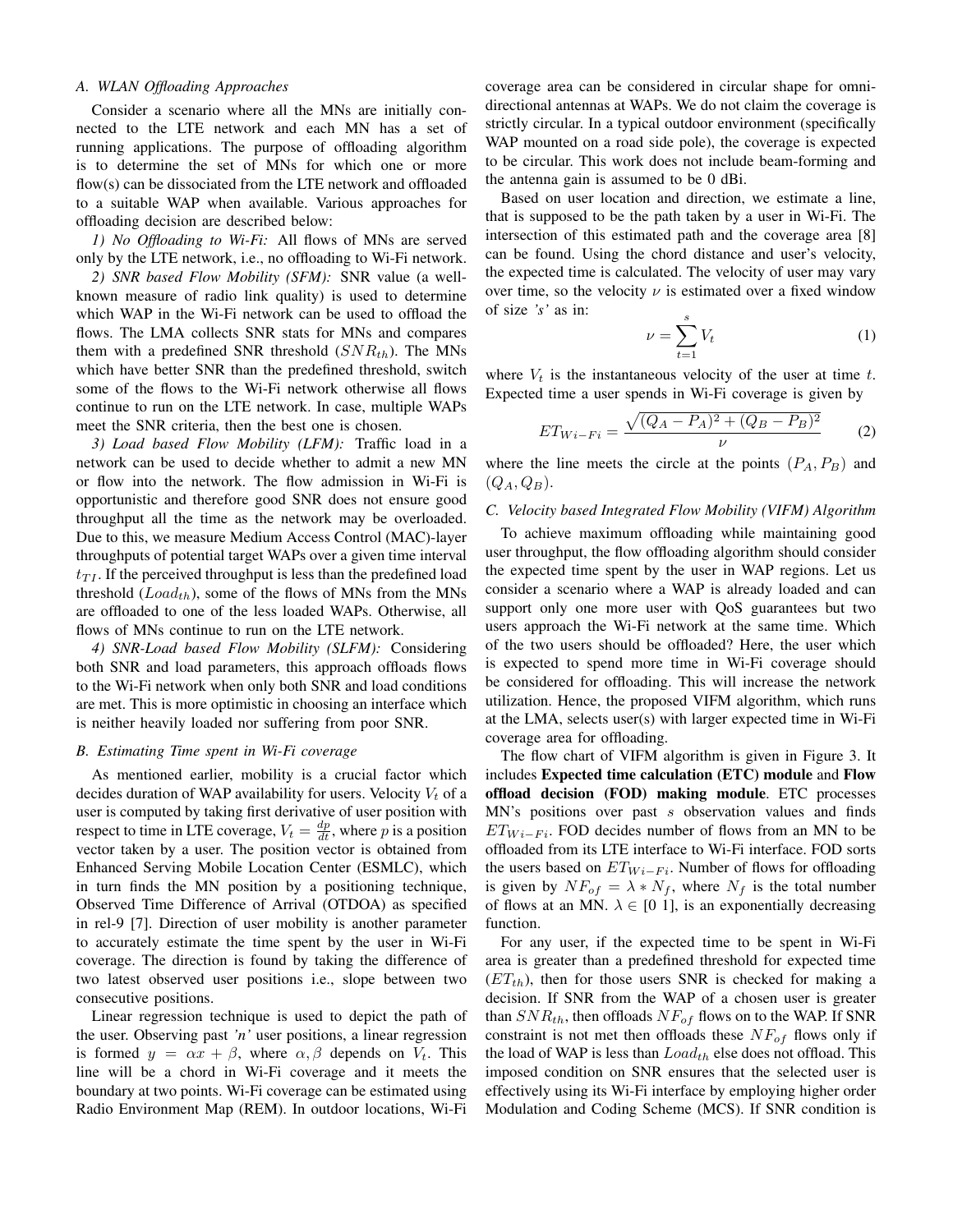not checked, a user with better  $ET_{Wi-Fi}$  possibly could only employ lower MCS and end up in under utilizing the Wi-Fi network. This makes a user with better SNR (potentially high MCS) and comparatively lesser  $ET_{Wi-Fi}$  given lesser precedence.

Since VIFM processes the users in descending order of their  $ET_{Wi-Fi}$ , all the users with higher  $ET_{Wi-Fi}$  would try offloading their flows based on above conditions. For the users with  $ET_{Wi-Fi}$  less than  $ET_{th}$ , the load of WAP will be checked. If the load of WAP is lesser than  $Load_{th}$ , then the WAP is under utilized and could take up additional load by admitting some more flows. Therefore, it even offloads users with short stay time for increasing the network utilization.

The VIFM algorithm runs at an interval of t seconds. As the number of users in the network grows, this  $t$  can be optimally adjusted to reduce computation overhead involved. This algorithm is feasible and will work in real deployments with no modifications in MNs.



Fig. 3: Flow chart of VIFM Algorithm

#### *D. VIFM: Time Complexity*

Let there are  $N$  number of users in a converged LTE/Wi-Fi network and  $M$  users have entered Wi-Fi coverage regions, where  $M \leq N$ . The time complexity of VIFM algorithm is given by:

$$
T(VIFM) = O(ET_{Wi-Fi}) + O(f_o)
$$
\n(3)

Time complexity of expected time calculation module:

$$
T(ET_{Wi-Fi}) = M \times O(s) + M \times O(1)
$$
 (4)

where s is the window size over which velocity is observed for M users. The time complexity for deciding number of flows to offload:

$$
T(f_o) = M \times \log(M) + O(M) \tag{5}
$$

Hence, the time complexity of VIFM algorithm:

$$
T(VIFM) = M \times (log(M) + O(s))
$$
 (6)

IV. EXPERIMENTAL SETUP IN NS-3

PMIPv6 was implemented in NS-3.8 [9] and later it was ported to NS-3.12. As this implementation was not merged into the NS-3 mainline, it was not available with NS-3.19 (the latest NS-3 version available at the time of our development). NS-3 PIMPv6 only supports IPv4 type EPC. Serving Gateway (S-GW) and P-GW in NS-3 LTE system are merged in a single node. To support PMIPv6 on LTE, two basic requirements must be met:

- 1) Build IPv6 support for the existing LTE implementation.
- 2) Separate S-GW and P-GW functionalities into 2 different nodes and implement the PMIPv6 based S5 interface for connecting these nodes.



Fig. 4: Modified LTE Architecture in ns-3

We modified the LTE implementation in NS-3 [10] to satisfy these two requirements and the resulting LTE architecture is shown in Figure 4. We have built flow mobility support into PMIPv6 for LTE and Wi-Fi RATs. We assume that each MN is always connected to the LTE network and tries to form a new connection with a WAP. As shown in Figure 2, the LMA functionality is realized at the P-GW and Mobile Access Gateway (MAG) is co-located at WAPs and S-GW.

#### V. SIMULATION SETUP AND RESULTS

The simulation setup consists of a Macro eNB and three operator deployed WAPs as shown in Figure 5. Simulation parameters are given in Table I. The distance between adjacent WAPs is 250 meters. We are considering operator deployed WAPs as it is NMM framework and offloading decisions are taken at the LMA. We are considering a road model where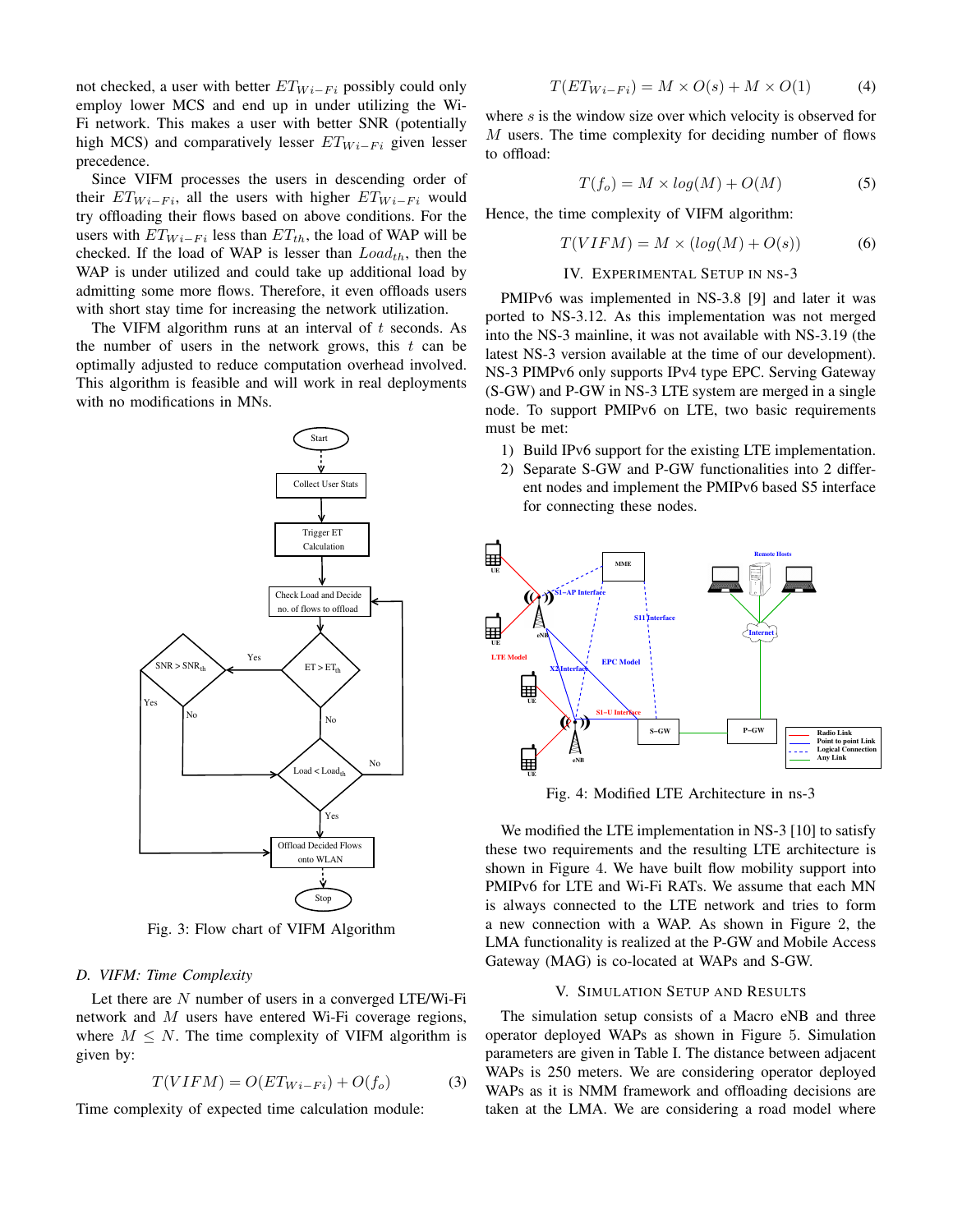TABLE I: Simulation Parameters

| <b>Parameter</b>            | Value                       |
|-----------------------------|-----------------------------|
| LTE Scheduler               | Proportional Fair Scheduler |
| Number of Resource Blocks   | 25                          |
| Min distance travel by User | 1000m                       |
| MN Speeds                   | 3km/h, 30km/h, 60km/h       |
| SNR Threshold, $SNR_{th}$   | (40dB)                      |
| Load Threshold, $Load_{th}$ | $(80\%)$                    |
| Time Interval, $t_{TI}$     | $(1$ second)                |
| Wi-Fi standard              | 802.11g                     |
| Simulation duration         | 1000 seconds                |

WAPs are deployed on the side of the road and users are moving at different speeds on a fixed path. In this setup, we considered two scenarios: medium user density (36 users) and high user density (54 users). In each scenario, the equal number of users with three different speeds (3km/h, 30km/h and 60km/h - specified by 3GPP) are considered. Each user has two TCP flows running throughout the simulation duration. The scenario depicted here generally exists in cities where the traffic flow and user movement could be predictable. Hence, at the LMA after finding user location and its velocity, it calculates the time that user is expected to spend in Wi-Fi coverage area.



Fig. 5: Experimental Scenario



Fig. 6: Amount of Data Offloaded to Wi-Fi in different Flow Offloading Schemes

### *A. Performance of SFM*

When a flow is moved from LTE to Wi-Fi network and back to LTE network, in-sequence TCP packet delivery can get affected as the delay and data rate over LTE and Wi-Fi networks are different. If Wi-Fi network is loaded then packets could even get lost due to collisions. Hence, throughput of the system gets affected. It means even in seamless handovers with flow mobility, there is a handover cost. SFM does not consider current network conditions which change frequently and there is no dynamic offloading which reacts to that. It may cause a high loss because of blind offloading, which makes Wi-Fi network heavily loaded when large number of users are moved to Wi-Fi network. Also, the SNR threshold bound may limit the number of users offloaded to Wi-Fi, which may result in very few users offloaded to Wi-Fi network. This causes underutilization of the network as shown in Figure 6. In this case very less data is offloaded to the Wi-Fi network.





Fig. 7: Average no. of Handovers in different Flow Offloading Schemes

#### *B. Performance of LFM and SLFM*

LFM dynamically moves users from one network to another as the load changes. This action leads to higher number of handovers as shown in Figure 7. The average number of flow handovers between LTE and Wi-Fi network as shown in Figure 7 exhibits that in SFM very less flows are offloaded to Wi-Fi compared to LFM. In LFM, flows keep moving from one network to another as the load changes which shows high number of handovers. This handover is accompanied by a loss in throughput. Since LFM is only based on the network load, users with less SNR will also be offloaded into Wi-Fi network, which leads to inefficient use of Wi-Fi (because less SNR users get comparatively less benefit in terms of the throughput). SLFM moves users based on both SNR and load constraints which make only very few users to meet the requirement to offload their flows. This results in under utilization of the network (refer Figure 6), which in turn reflects in less throughput as shown in Figure 8. SLFM also has comparatively more handovers than SFM (refer Figure 7). This is because a user which has met  $SNR_{th}$  in Wi-Fi coverage